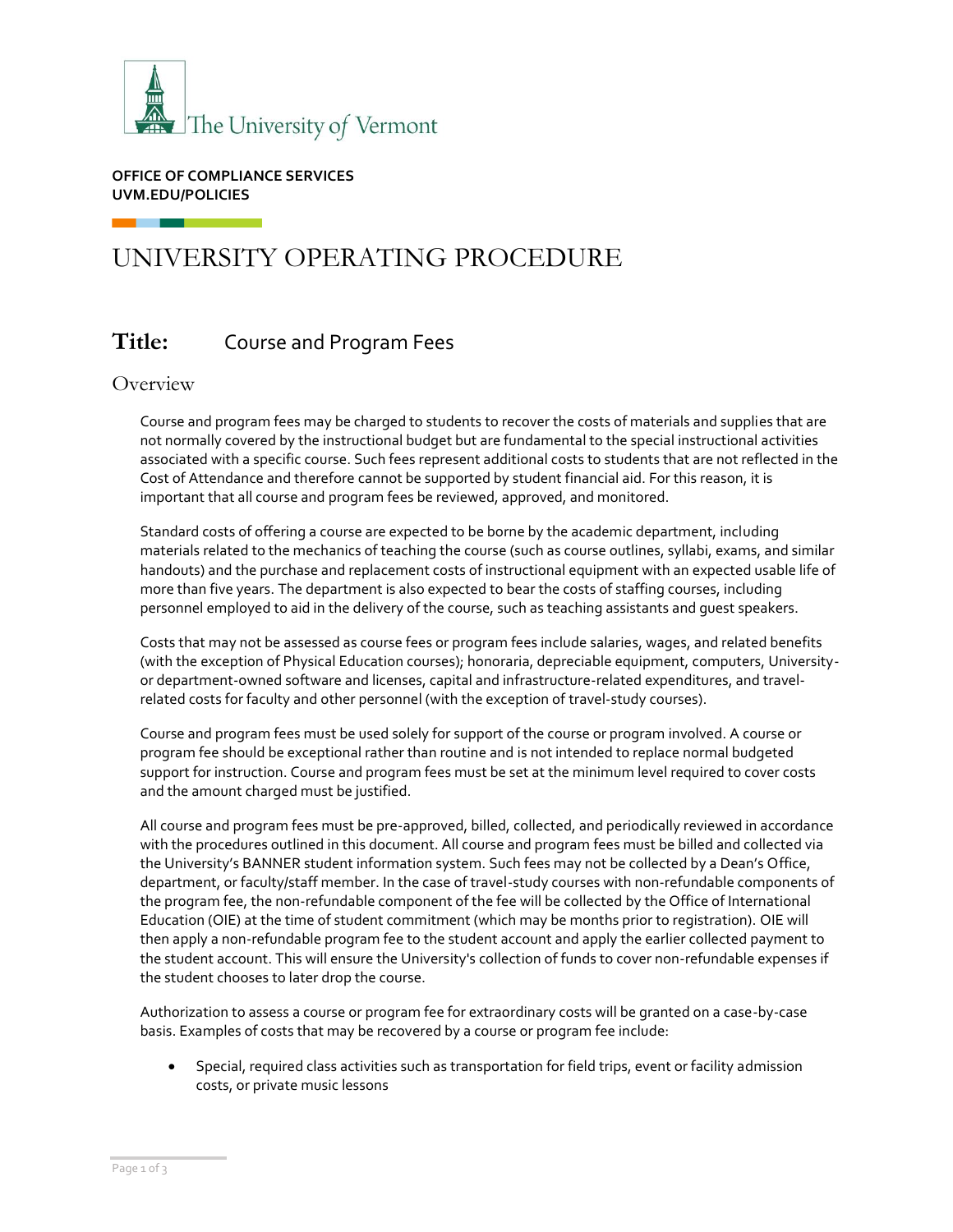- Manuals and materials that are retained by the student and used in lieu of a textbook (University Copyright policies must be followed when printing copyrighted materials)
- Materials and supplies consumed, retained, or used by the student, including, but not limited to, chemicals, lab supplies, art supplies, course-specific software license fees, and other single-use items
- Supplemental written materials, such as supplemental readings, if students are to have ownership of the materials.

Exceptions to this policy for unusual situations involving costs not typically associated with courses must be approved by the Provost and Senior Vice President.

## Applicability of the Procedure

This UOP applies to all members of the University community including, without limitation, individuals who are faculty, staff, students, contractors, consultants, temporary employees, volunteers, and affiliates of the University.

## **Definitions**

• None

## Procedures

#### New Course/Program Fees

The Dean's Office will submit the [Course and Program Fee Proposal Form](https://www.uvm.edu/sites/default/files/Division-of-Finance/Forms/Course_Fee_Proposal_form.docx) electronically to the Office of Financial Analysis & Budgeting (FAB) along with the proposed fee rate calculation in Excel format. The fee amount must be in whole dollars. The proposal is reviewed and approved by the Office of the Provost and Senior Vice President. For faculty-led travel programs, a fee range may be proposed initially, with the final fee approved prior to course registration opening.

Upon approval, Student Financial Services will create a new BANNER detail code for new course or program fees. Each approved fee requires its own unique detail code. Detail codes are not transferrable to other courses.

The department will work in conjunction with its Dean's Office and the Registrar to ensure that the detail code and corresponding fee are assigned to the appropriate course in BANNER at least one week prior to student registration for the semester the fee takes effect. A course or program cannot be made active for student registration until all details have been finalized and approved, including any applicable fees. No modifications or fee additions are allowed after student registration for the course has opened.

#### Existing Course/Program Fees

It is the responsibility of each Dean's Office to review and monitor its fees and associated calculations prior to course scheduling each semester. The Assistant Provost will oversee a process to annually monitor the use of course and program fees on the basis of selected key performance metrics.

#### Travel-Study Course Fees

The following components of the participating faculty/staff members' travel costs may be incorporated into the student fee:

- Semester Abroad Travel: airfare, in-country travel, lodging, supplies, and materials; meals are excluded as semester-long lodging should provide kitchen facilities.
- Short-Term Travel: airfare, in-country travel, lodging, meals, supplies, and materials.